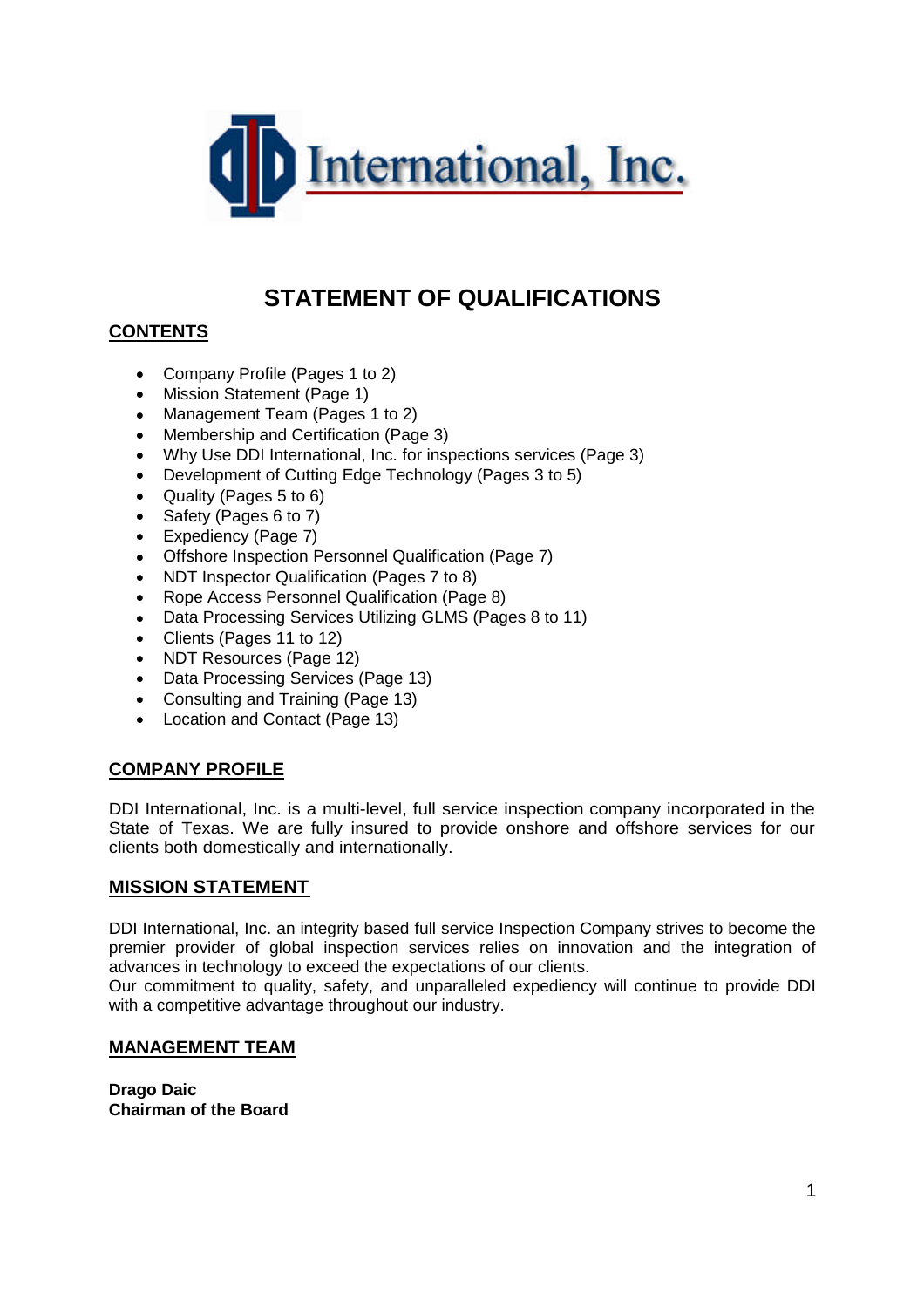

**Michael Barsi President / Chief Financial Officer**

**Angelina Treadway Secretary Treasurer**

**Robert B. Higgs Counsel Attorney at Law**

#### **Drago Daic Chairman / President**

Involved with various overseas ventures in Saudi Arabia, Abudabi, Dubai, Philippines, Malaysia and Hong Kong in the following areas:

\_\_\_\_\_\_\_\_\_\_\_\_\_\_\_\_\_\_\_\_\_\_\_\_\_\_\_\_\_\_\_\_\_\_\_\_\_\_\_\_\_\_\_\_\_\_\_\_\_\_\_\_\_\_\_\_\_\_\_\_\_\_\_\_\_\_\_\_\_\_\_\_\_\_\_\_

- Commercial Buildings
- Production Facilities
- Refinery
- Port Terminal
- Dry-dock
- Petrochemical
- Communication

#### **Residential Master Plan Communities & Commercial Development – Over 40 years**

Owned and developed the following property:

- Houston Intercontinental Trade Center (Commercial)
- Bentwood Subdivision and Golf Club
- Newport Subdivision and Golf Club
- Carriage Hills Subdivision (Residential & Commercial)
- Rankin Park (Commercial)
- Lake Creek Ranchettes Subdivision
- Briar Tree Subdivision
- **•** Summer Hills Subdivision
- Lake Conroe Hills
- Oak Forest Subdivision
- Ravenwood Subdivision
- Cimmaron Country Subdivision
- Woodlane Forest Subdivision
- Parkway (Residential & Commercial)

#### **Owned, Renovated, Built-out and managed the following Commercial Property:**

- Commercial Buildings
- Owned Asset Partners Management Company, Inc. from 1988 to 1998.
- Houston Based Apartment Projects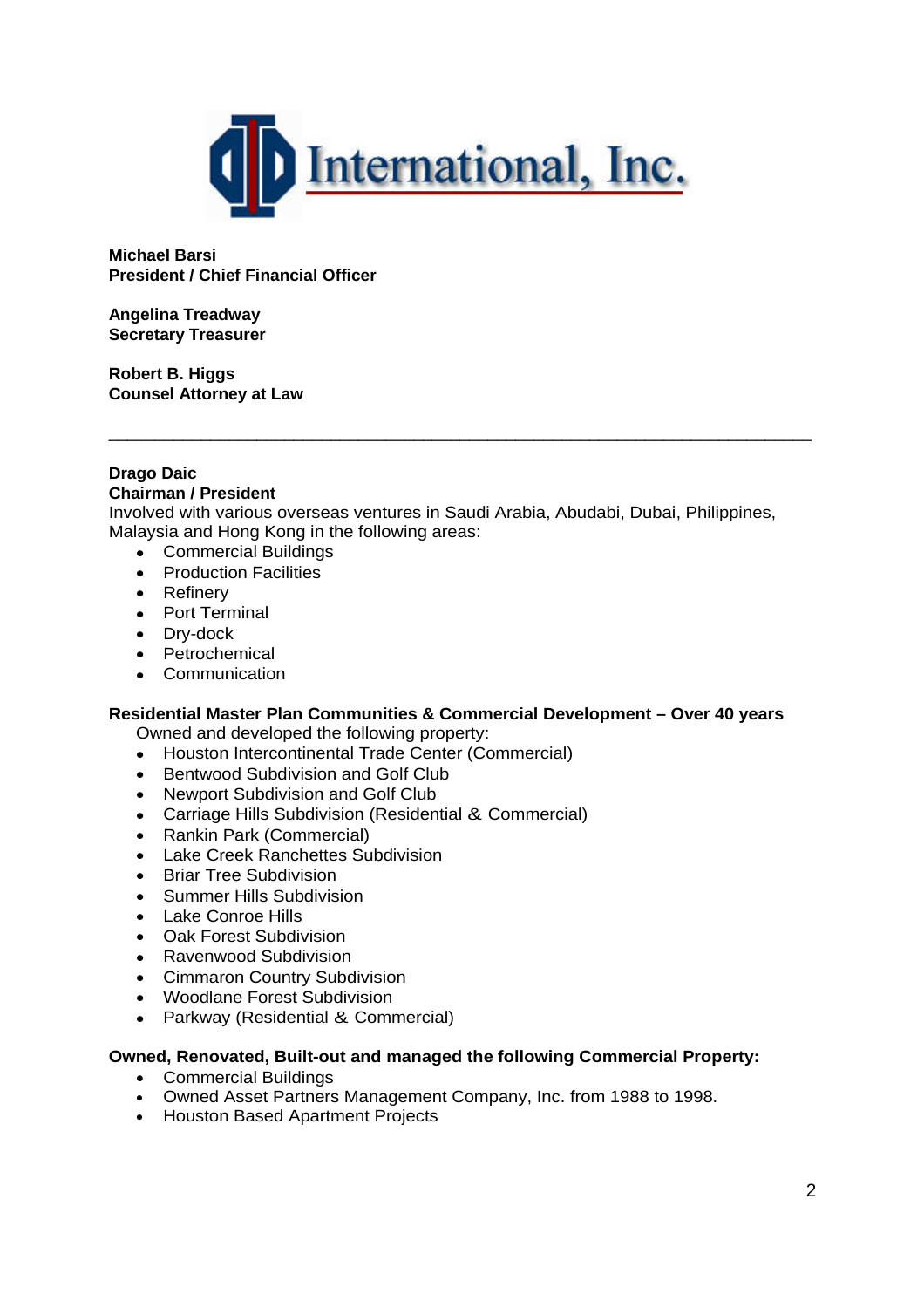

# **MEMBERSHIP AND CERTIFICATION**

- ISNETWORLD
- PEC Premier
- Germanischer Lloyd
- $\bullet$  CCR

# **WHY USE DDI INTERNATIONAL, INC. FOR INSPECTION SERVICES**

We sincerely believe that DDI International, Inc. provides a quality of services that exceeds the capabilities of our competitors, and the expectations of our clientele through the abilities of our development team to continually engage in the invention of new technology, and the integration of advancements and improvements in existing technology.

# **DEVELOPMENT OF CUTTING EDGE TECHNOLOGY**

DDI strives to provide efficient cost saving solutions for all of your inspection needs with unparalleled expediency, accuracy and reliability. Our inspection protocol demands that in order to provide the highest quality of inspection services we allow only properly trained, highly qualified inspectors to participate in our projects at any level.

We are confident that our strict training regimen and company policies ensure that our personnel will perform their tasks in a professional, courteous and confident manner, and will work with you to achieve results that will consistently exceed your expectations for all of your projects.

In order to ensure that our inspection protocol, company policies and procedures keep in pace with the march of technology, our development and management team will continually upgrade our inspection protocol, improve our procedures and techniques, and expand our abilities by embracing new technological advances as they becomes available and subsequently incorporate them into our company programs.

Additionally, to ensure that we stay in tune with the unique and changing inspection needs of our clientele, DDI will always welcome input and critique from our clients, and field personnel to ensure that our clients receive the highest quality of reporting and inspection services consistently, regardless of the complexity of the project.

Through extensive and diligent research, the DDI development team has designed, validated, and deployed our web based software program that we have named the *GLMS (Global Logistics Management System).* The GLMS consists of two primary components; a *static* component that serves as a data repository and control panel for a wide variety of unique features, and a mobile *component* which we have named the *IDPS (Inspection Data Processing System).*

The IDPS is designed to allow *expedited entry* of extremely accurate inspection data into the system, to *high speed* delivery of inspection reports and critical findings during an inspection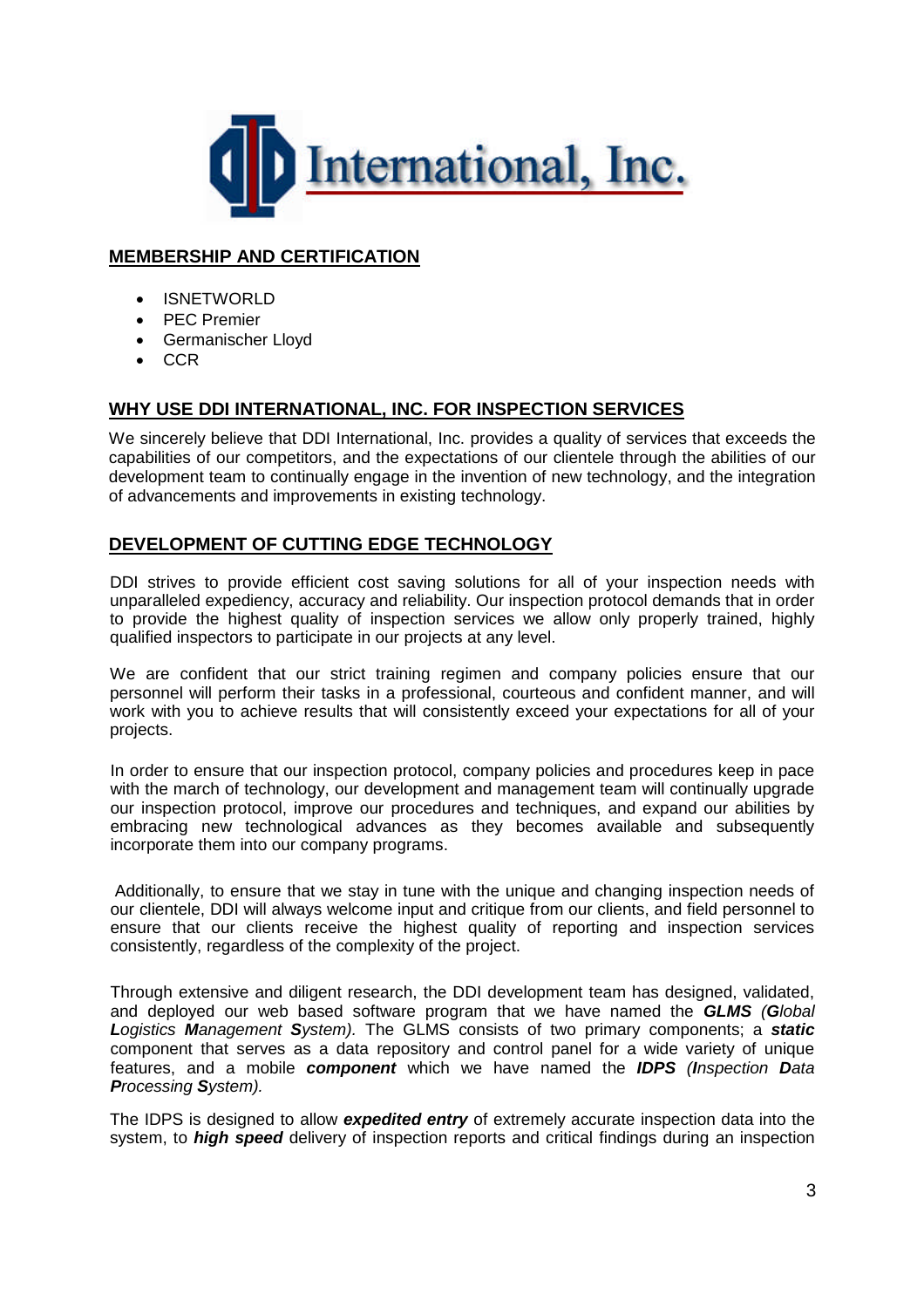

project, in addition to providing a real time portal from shore based personnel to the actual inspection site through which data flows, real time communications can be maintained, and when requested, through which live inspection video can be streamed. Actual 10-15 second video clips are provided as part of our inspection protocol whenever damage and or anomalous conditions are found during an inspection. The IDPS allows the inspector to attach these video clips to electronic reports, and stores this information in the overall database repository of the GLMS. The IDPS allow technicians to enter inspection data as it becomes available during the execution phase of an inspection project.

Both components are synchronized to work in tandem to seamlessly transmit data from the work site into the data repository so that inspection data is available to the client and project personnel at all times during the project life cycle. The GLMS is designed to accommodate up to 70,000 simultaneous users therefore eliminating the issues commonly associated with scalability. Our servers are located at several different centers throughout the United States. All inspection data is secured and protected through a series of redundant servers that virtually guarantee unrestricted access to data by authorized users. All authorized users can interact with data management, perform informational and trend queries and updating features interactive with unrestricted client access that is maintained long term or indefinitely by DDI International, Inc.

Although the GLMS is a *web based* program, our development team has designed unique features into the system that allow the IDPS to operate with or without internet access at the work site. DDI inspection protocol requires that a technician trained in the use of the GLMS accompany each of our inspection crews whenever the client has requested continuous access to inspection data. This policy allows our inspection technicians performing specialized testing, such as advanced NDT and or Rope Access projects, to concentrate on the critical testing rather than being distracted by collecting the data associated with each test.

During the development of the GLMS, our main objective was to develop a state of the art program that would simultaneously 100% provide accessibility and transparency during the planning and execution of an inspection project to the clients, engineers and managers, and enable DDI inspection personnel to provide 100% documentation of each test, and or survey that might occur during an inspection project by building the tools and features necessary to perform this service.

DDI is dedicated to providing cost savings to the bottom line costs of their daily operations, and logical, efficient, and realistic solutions through the application and integration of cutting edge technology and advances in testing techniques into our inspection protocol and procedures. The unique problems and situations that confront our clients, and for which there is no ready solution, serve as a guide for the DDI development team in the design and development of new programs that integrate known solutions with technology to accommodate the evolving needs of our clientele.

Of the many unique features of the **Global Logistics Management System** (GLMS) is the specialized ability to custom design inspection projects, and data collection templates to fit the individual needs of our clients. When a contract is initiated with DDI by a client to provide our inspection services utilizing the GLMS, the program generates a unique web page for that client that not only provides access to all inspection data, but also allows the client to utilize many other features and capabilities of the dashboard control panel. This includes access to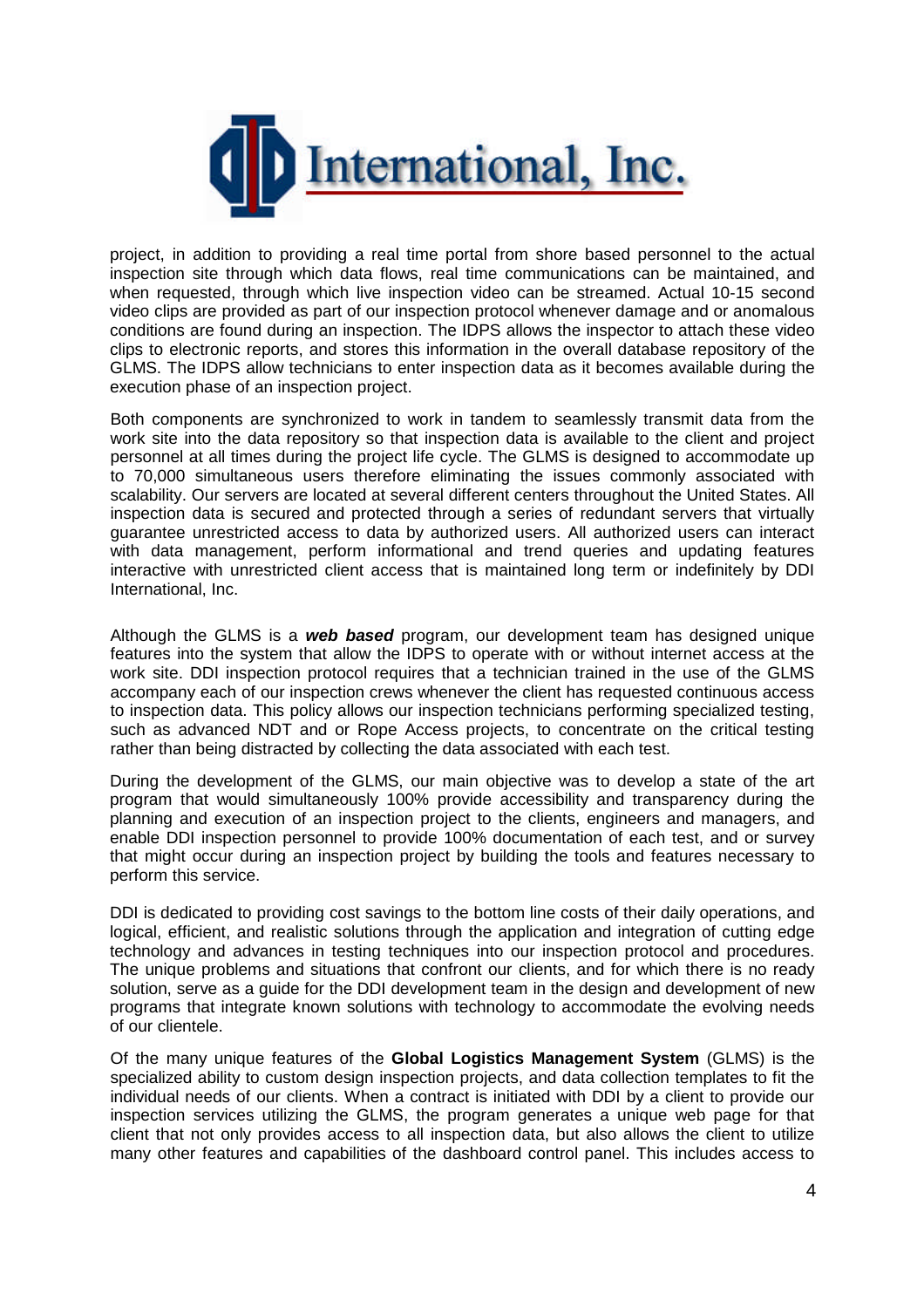

the blogging features, establishing alerts for critical information and or situations that can be delivered via email or SMS text messages to the cell phones of recipients authorized to receive such information.

The GLMS is the *ONLY* inspection software program available on the market today with the capability to provide 100% access, communications, and instantaneous reporting from any location worldwide, in any language that can be applied to any inspection project. It is also the only program that allows and encourages interactivity between all participants in an inspection project from conception to execution, and allows the client to dictate the manner that data will be collected, organized and presented in the final report.

DDI inspection services are offered and provided in accordance with and in observance of the laws, rules, regulations and recommended procedures as established by the *ABS* (**A**merican **B**ureau of **S**hipping), *ASNT* (**A**merican **S**ociety for **N**on-Destructive **T**esting), *ASME* (**A**merican **S**ociety of **M**echanical **E**ngineers), *B.O.E.M.R.E.* (**B**ureau of **O**cean **E**nergy **M**anagement, Regulation and **E**nforcement), *NACE* (**N**ational **A**ssociation of **C**orrosion **E**ngineers), *PHMSA* (**P**ipeline & **H**azardous **M**aterial **A**dministration), *API* (**A**merican **P**etroleum **I**nstitute) and Military Specifications as applicable.

# **QUALITY**

DDI International, Inc. will always provide the most complete, highest quality inspection report possible with existing technology. Our reports are organized in such a manner as to allow you to review the most critical information obtained during the inspection at the front of the report.

Our technicians are trained to completely document all damage and or anomalous conditions discovered during any inspection survey in the following manner;

- Accurate and precise dimensional measurements are taken of the damage, and or damage area.
- A 2 or 3 dimensional drawing is created by the technician that accurately portrays the location of the damage, and or damage area in relation to the structure and or components, the extent and nature of the damage, and the exact location of the damage on the structure, member and or component.
- Photographs are taken of the damage, and or damage area that accurately portrays the photo subject.
- A short 10-15 second video clip of the damage and or damage area is extracted from the inspection recording.
- An entry is made stating the start and stop time for the inspection of the damage, and or damage area.

This critical data, in addition to all of the other information obtained during the inspection is entered into the GLMS database, and is presented in the final report. Additionally, all video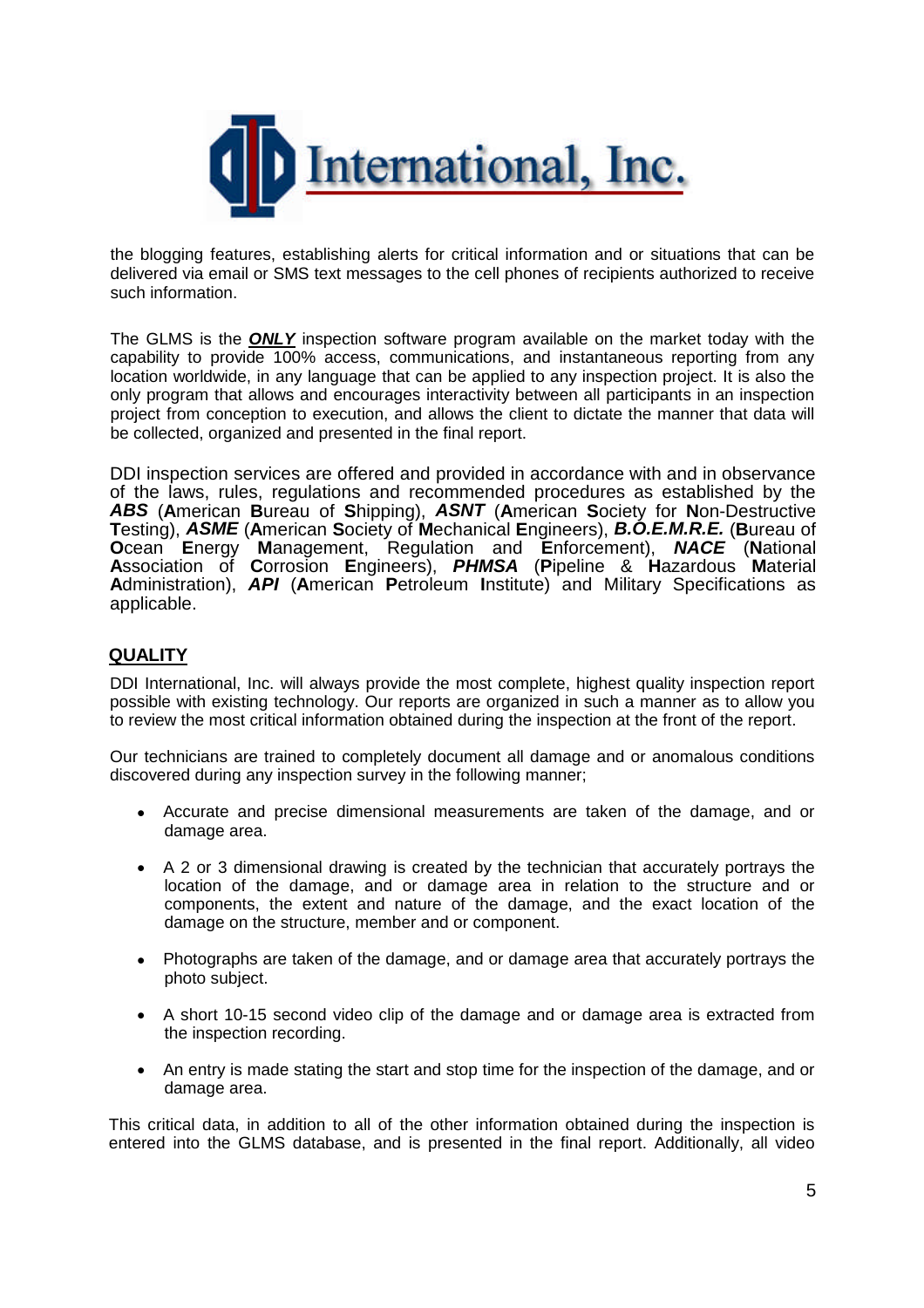

clips, drawings, and photographs related to each entry in the report are presented in the final reports, and are subsequently permanently stored in the historical database and available at all times to authorized users. Active video clips are only available in electronic reports. (PDF)

Draft inspection reports are available at any time during an inspection, with a complete draft inspection report delivered to all authorized recipients at the conclusion of an inspection or inspection project. However, if a draft report is requested during the inspection, that report will only contain the information that has been obtained to that point in the inspection, blank pages are not included. With each successive request, the inspection reports are automatically updated to include additional information that may have been entered during the interim between report requests.

The final inspection reports are delivered to authorized recipients upon; client approval of the draft report content and after the report has been subjected to DDI quality control processes, normally within 24 hrs from completion of the project.

Copies of DDI inspection personnel certifications assigned to a project are available upon request by the client or authorized client representatives prior to mobilization.

Calibration and Quality assurance information regarding NDT and Rope Access equipment will also be provided to the client, and or client authorized representatives upon request prior to mobilization.

All DDI NDT equipment is current with contemporary standards and calibrated annually according to manufacturers recommendations; ASME section 5/ASNT-TC-1A. All Rope Access equipment is inspected at regular intervals during storage, prior to, and after each use for serviceability and functionality without exception.

DDI International, Inc. inspection company policy mandates that all inspector certifications are kept current, and are in compliance with industry rules, regulations, and standards.

#### **SAFETY**

DDI International, Inc. enforces a *ZERO* Tolerance Policy that states in part that; "*Safety should never be sacrificed for production*". Safety is an integral part of our quality control program, provides cost reduction through awareness of inherent safety hazards, and increases job efficiency by working intelligently and safely.

DDI strictly enforces a *ZERO* Tolerance Policy regarding substance abuse, and extends this policy to include the use and possession of controlled substances and or illegal drugs on company property, at the work site or during travel to and from the work site or point of deployment.

DDI International, Inc. has developed a written safety, and safety training program. All inspection personnel are required to read and enforce all safety procedures developed by the company. Additionally, all inspection personnel are mandated by the company to obey all safety rules, regulations, and directives issued by our clients at the worksite.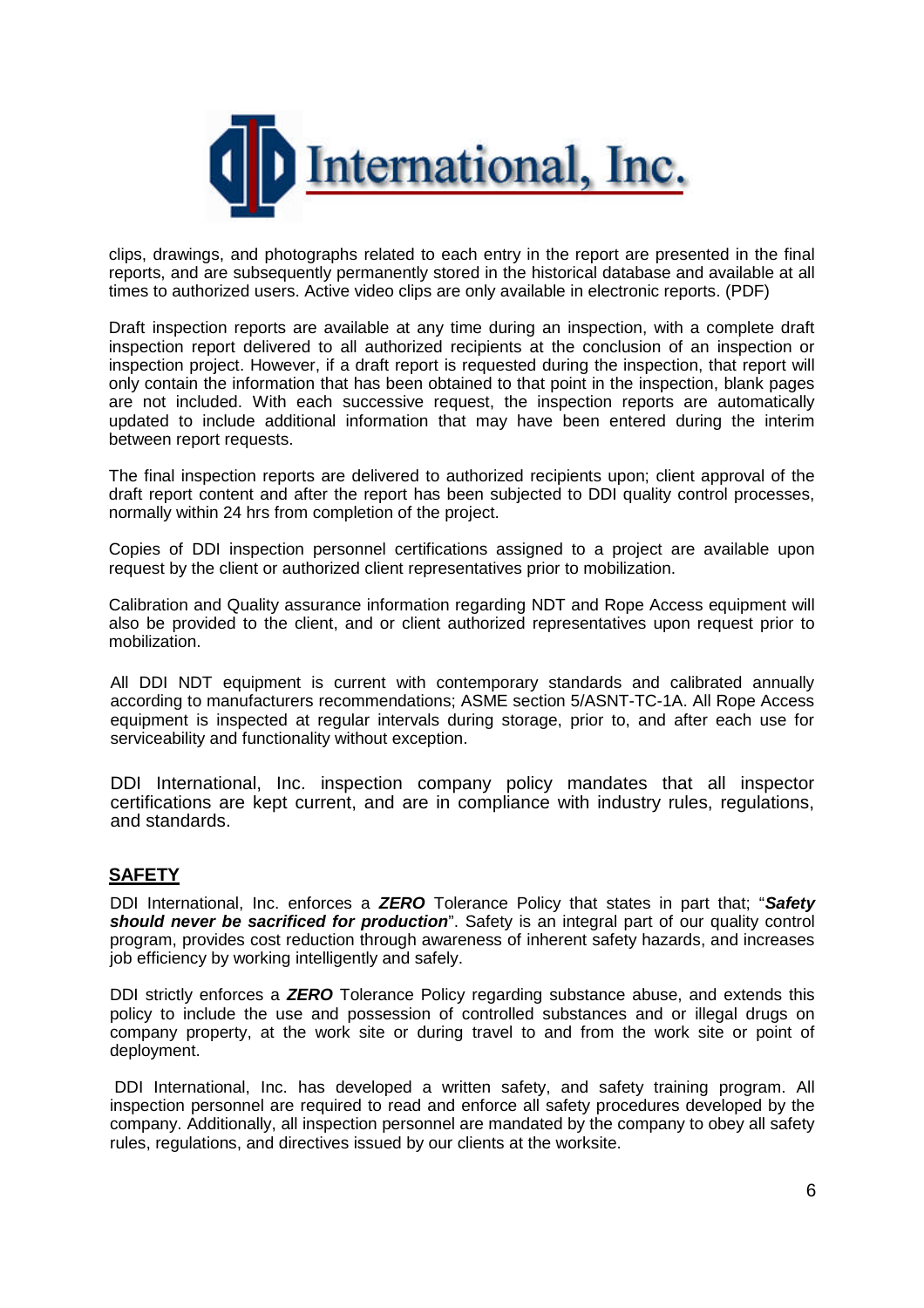

Regular safety site visits and training by the safety personnel are mandatory for all inspection personnel at regular and random intervals.

### **EXPEDIENCY**

DDI has developed our company policies, procedures, and inspection protocol around the concept of expediently delivering inspection results and reports upon completion of each inspection, and or inspection project.

Our inspection protocol consistently produces high quality results, because we allow only properly trained, professional technicians equipped with reliable high tech testing instruments to participate in our inspection projects.

We believe that it is our responsibility to mitigate project costs to the extent possible through the expedient delivery our inspection reports to our clients. The sooner that our clients are able to analyze inspection results, the sooner that their experts can address potential problems, prepare remedial work plans, and or address minor issues and repairs while inspection assets are in place. Expediency provides cost savings for our clients.

### **OFFSHORE INSPECTION PERSONNEL QUALIFICATION**

In order for DDI offshore inspection to be qualified to work offshore, Inspection personnel are required to hold the following certifications at a minimum:

- **TWIC** Transportation Workers Identification Card
- **HUET** Helicopter Underwater Egress survival Training (AKA-HEWT)
- **SafeGulf**–Safe Gulf training to inform personnel of inherent safety hazards in the offshore environment.
- **GLMS**–Global Logistics Management System 40hr certification and training course to collect and process inspection information.

#### **NDT INSPECTOR QUALIFICATION**

DDI certifies all NDT inspectors to Level I or II in the NDT discipline they will perform prior to assignment to any project pursuant to the requirements of SNT-TC-1A. All prospective NDT technicians must be qualified for DDI certification by our Level III NDT specialist.

The qualification process includes an in-house demonstration of basic skills in specific NDT disciplines, a general knowledge test as part of the employment interview. Upon satisfactory performance during this initial process, the applicant will then be interviewed and given practical application classroom tests by our Level III specialist. Upon satisfactory performance at this stage, and the recommendation of the Level III, the applicant will then be considered for certification as a DDI NDT technician to perform specified testing disciplines, and will be eligible for assignment to inspection and testing projects.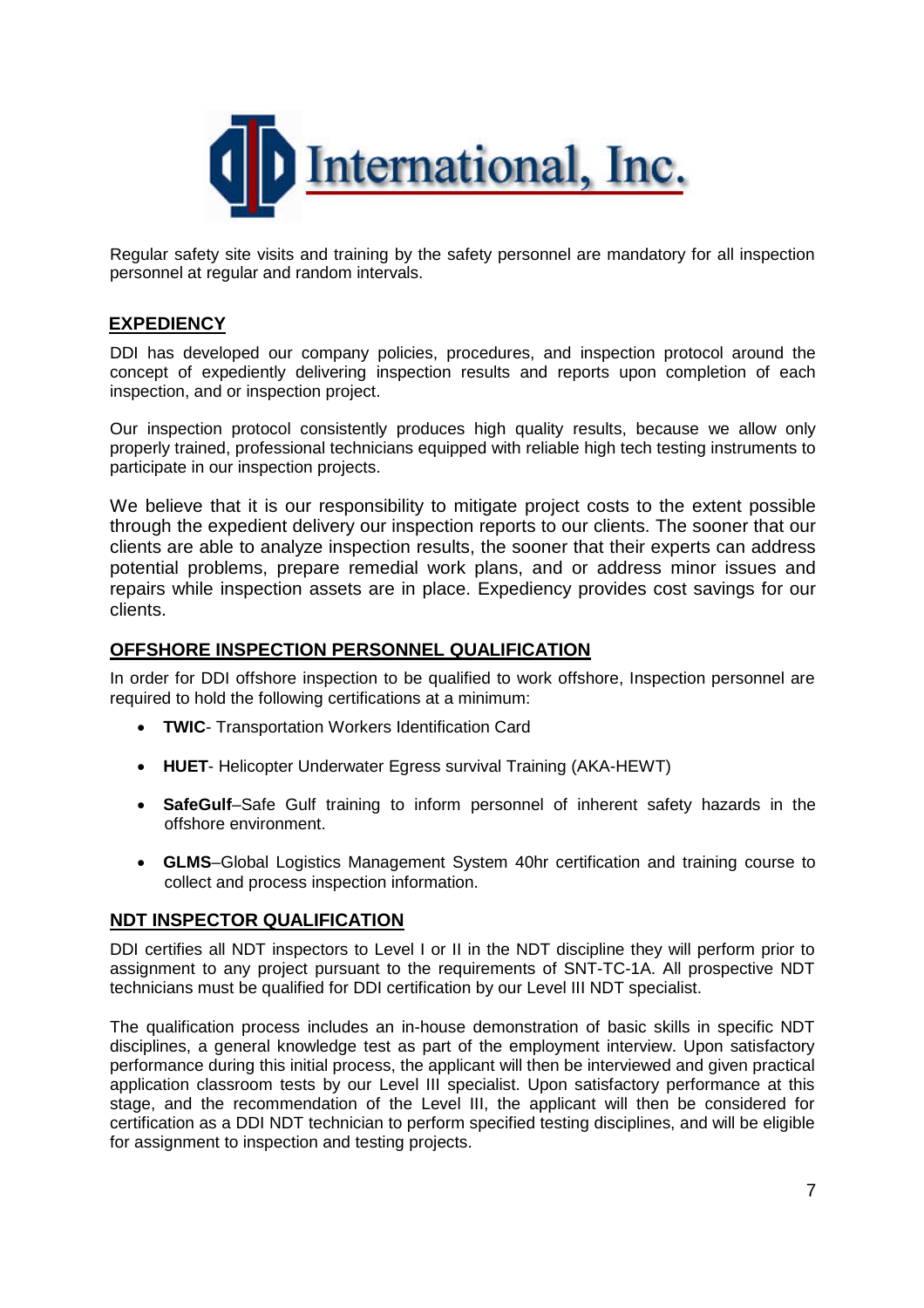

DDI will provide a copy of the certifications and testing qualifications of technicians assigned to a project via e-mail or fax to the client and or client authorized representatives upon request. All inspectors are required to review the work scope and all codes and standards that apply prior to mobilization to the project.

# **ROPE ACCESS PERSONNEL QUALIFICATION**

DDI Rope Access Crews are composed of technicians with the following certifications at a minimum:

- **SPRAT and IRATA** (Three man crew) (one Level III, one Level II and or one Level I or II) at a minimum. Crews may include additional technicians depending on work scope.
- **TWIC** Transportation Workers Identification Card
- **HUET** Helicopter Underwater Egress survival Training (AKA-HEWT)
- **SafeGulf**–Safe Gulf training to inform personnel of inherent safety hazards in the offshore environment.

### **DATA PROCESSING SERVICES UTILIZING GLMS**

DDI International, Inc. offers data recording services as an important component of our Inspection protocol. We only provide qualified inspectors to accurately and expediently collect critical and or mandated data for all levels of inspection, whether underwater or above water, in the offshore or onshore environments.

DDI data recording services cover a broad spectrum of inspection disciplines throughout a variety of industries. These include but are not limited to NDT, Level II, III, and IV Underwater Inspections that utilize either divers, or ROV's, or a combination of both methods, Pipeline, Refinery, Rope Access visual inspections, Water treatment and processing plants, Bridges, Vessel Hull inspections, Storage vessels, and Topside Level I inspections.

- **API-RP-2A Level I, II, III and IV Inspections**
- **Consulting & Training**
	- Inspection Diver training for API-RP-2A inspections
	- Data Recording Procedures & Techniques
	- NDT-All disciplines
	- Topside Level I training
- **Data Recording and Data Processing for Specialized inspections**
- **Deepwater Umbilical Inspections**
- **Production Umbilical Inspections**
- **Derricks and Drilling Rigs (Onshore)**
	- Pumping stations
	- Wellheads
	- Pipelines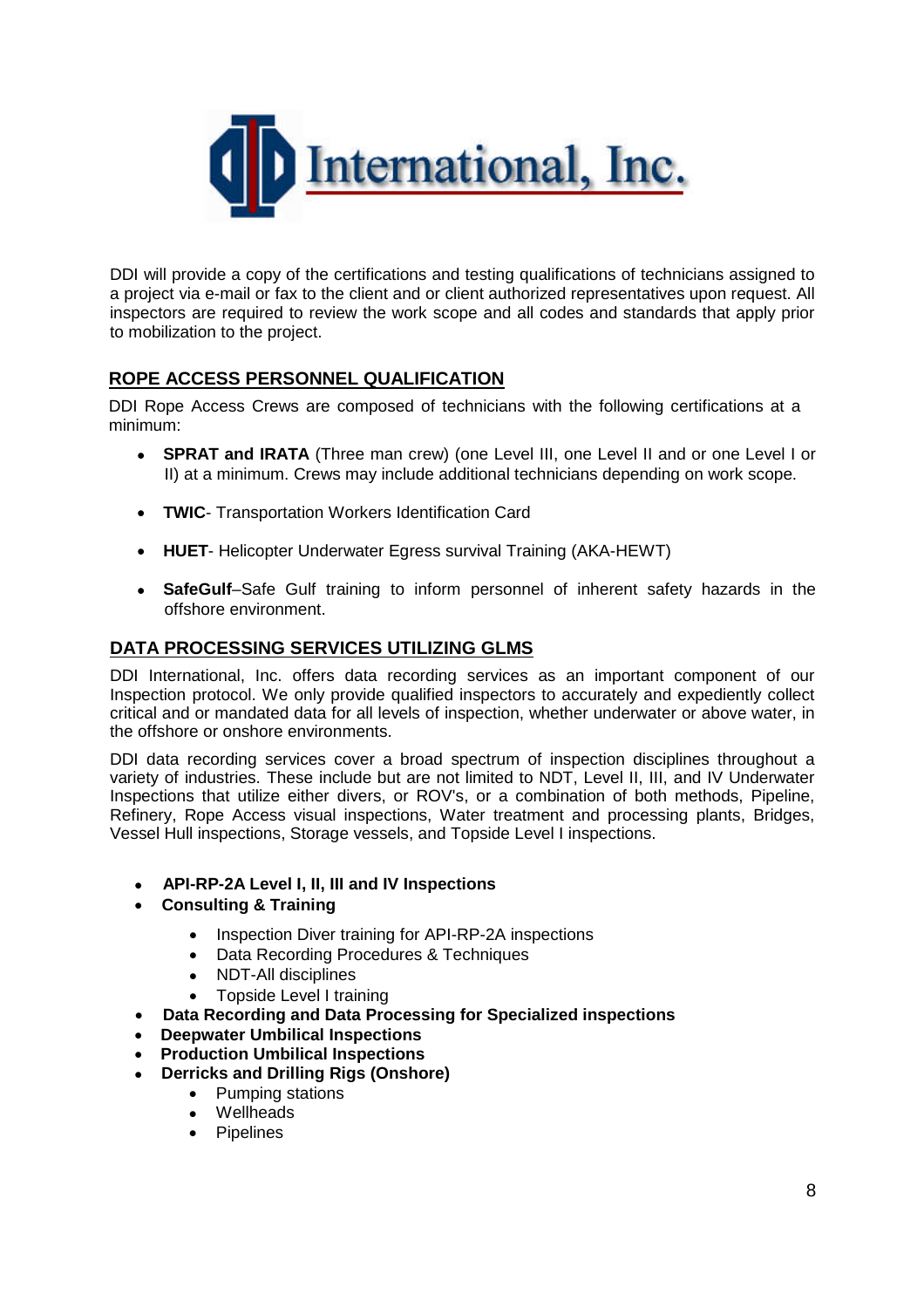

#### **Marine Vessel Inspections**

- Cathodic Protection
- Corrosion
- Damage
- Hull Thickness Gauging
- **Mining Facility Inspections**
	- Slurry lines
	- Gas & Water Pipeline
	- Corrosion & Erosion
	- Processing Equipment
	- MLO (Magnetic Lift Off)
- **Project Management**
	- Offshore & Onshore inspection projects
	- Fabrication, Installation & Maintenance projects
	- Construction & Repair projects
	- NDT projects

#### **MODU and Jack-Up Drilling Rigs (Offshore)**

- **Corrosion Inspection & Monitoring**
- **•** Drill String inspections
- **Lattice Leg inspections**
- **ISO 19905 Inspections**
- **NDT Services**
- **N.O.R.M**. Technician (**N**aturally **O**ccurring **R**adioactive **M**aterial)
	- Offshore Drilling operations
	- Offshore P & A operations for structures and Pipelines
	- Onshore Drilling operations
- **BOP** API-RP-92U Inspections

#### **NDT Inspections**

- **Pressure Vessel and Pressure Piping**
	- **High Energy Pipelines**
	- **Flow lines**
- **CWI-** Weld Inspection
	- **Structural**
	- **Tanks**
	- **Components**
	- **•** Pipeline

#### **NDT Traditional Disciplines**

- M/T Magnetic Particle
	- P/T Penetrant Inspection
	- U/T Ultra Sonic Testing
		- ET- Eddy Current
		- SWT- Shear Wave
		- Crack Sizing
		- UTT Thickness testing
	- V/T Visual Inspection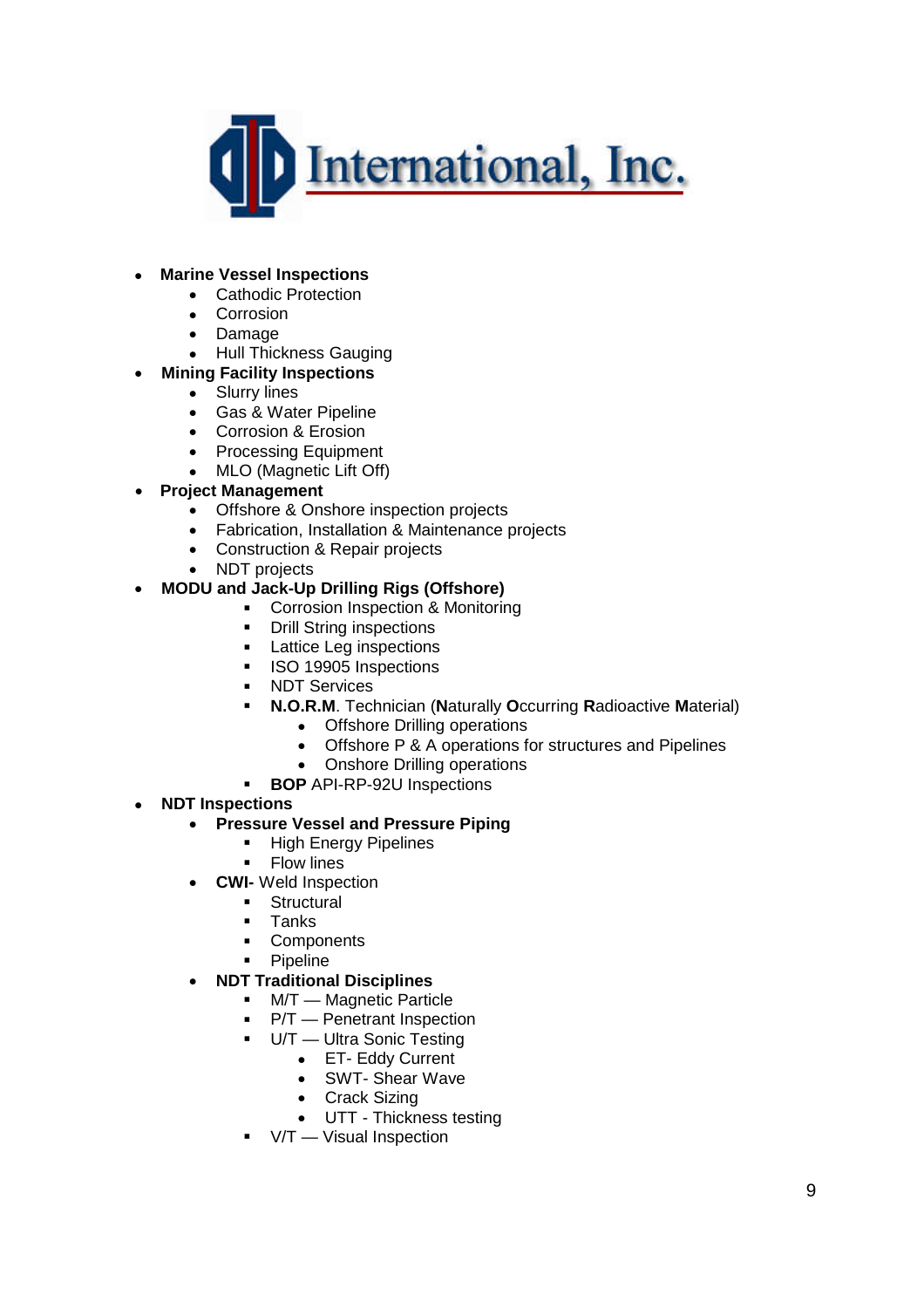

 All NDT inspections performed pursuant to AWS D1.1, API, ABS and ASME Codes and Standards, or other standards as necessary.

### **NDT Advanced Disciplines**

- **ACFM Alternating Current Field Measurement**
	- Underwater support structures (Nodes, Members, Piling)
		- Plate Steel Surfaces
		- Above water Ferrous structures & Components
		- Pipelines
		- Subsea Manifolds
		- Wellheads
- **AUT (Automated Ultra Sonic Testing)**
	- Pipelines
	- Storage Tanks
- **GWT- Guided Wave Ultrasonic Testing**
	- Offshore Risers
	- Conductors
	- Pipeline (Buried and Exposed)
- **IRIS- Internal Rotary Inspection System**
	- Heat Exchangers
	- Boiler Tubes
	- Pipelines
	- Carbon Steel Tubing

# **RFET- Remote Field Electromagnetic Technique**

- Internal inspection of Pipes & Tubes
- Flaw detection (verified with IRIS)

#### **P & A (Plug and Abandonment)**

- Decommissioning planning
- Pre-removal Inspection documentation
- Data Recording
- Debris removal documentation
- Plugged well documentation
- **Pipeline Inspections**
	- C-Scan
	- GWT
	- Corrosion & Erosion Inspection and Monitoring
	- Coating, & Cathodic Protection
	- UTT

### **Power Plant inspections**

- Hydrocarbon fueled Plants
- Hydroelectric Facilities
- Geothermal Facilities
- Nuclear Plants
- **Refinery Inspections**
	- On-stream
	- PMI- Positive Metal Identification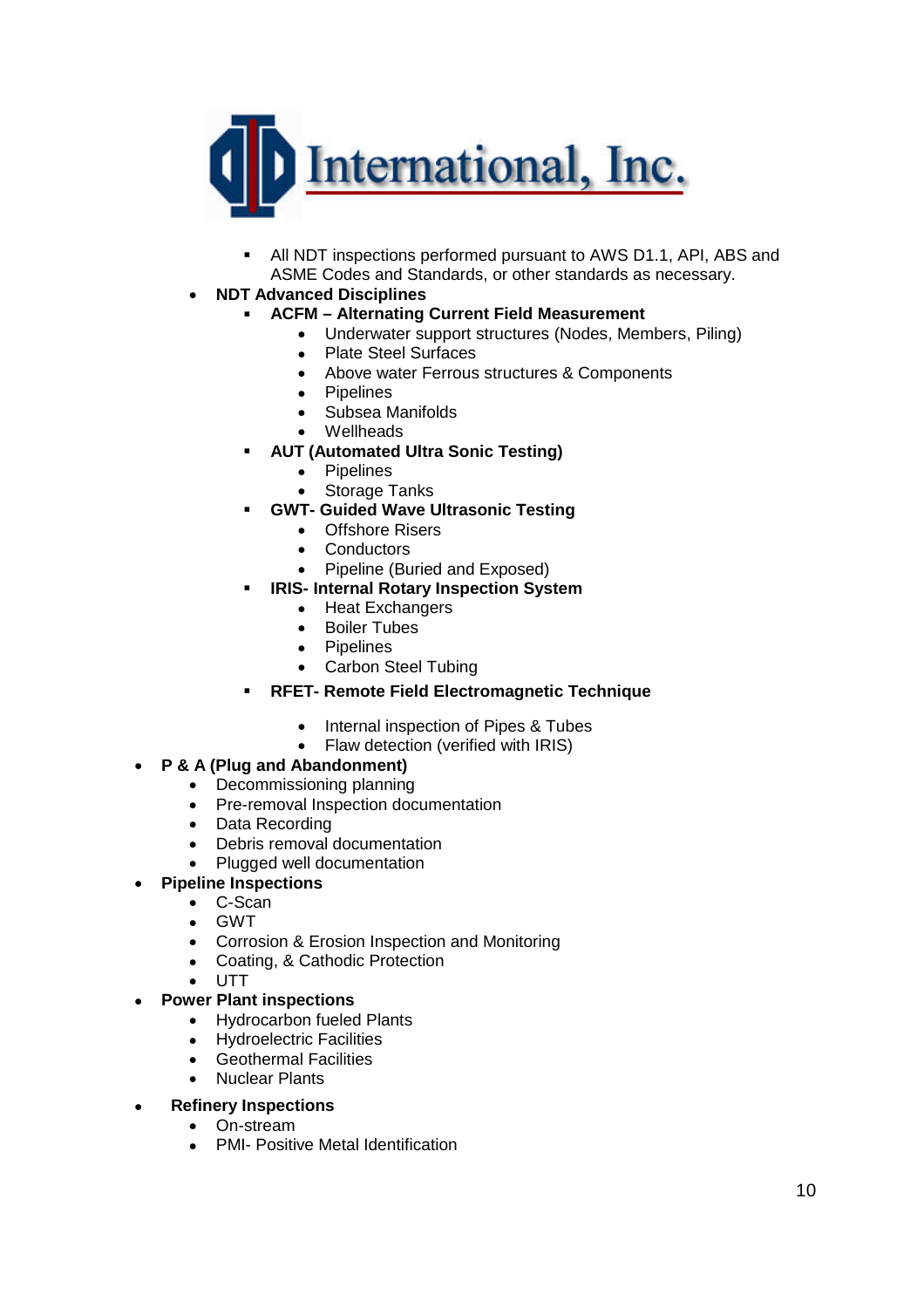

- Pipeline Inspections
- Storage and production Vessels
- Tank Farm

# **Offshore Crane Operations & inspections**

- API-RP-2D inspections
- Crane Load Testing
- Class A Crane Operators
- Routine Maintenance, Crane and Cantilever Inspection
- **Rope Access Services**
	- ABS Surveys
	- Anchor & Mooring Chain
	- MODU and Jack-Up Drilling Rigs
	- Oil Platform Construction, Inspection and Maintenance
		- **Offshore Fixed Structures**
		- **TLP (Tension Leg Platforms)**
		- SPAR's
		- **Semi-Submersibles**
	- PMI
	- Tower Inspections
		- **•** Communication
		- **Transmission**
	- Windmill Inspections
		- **Installation, Inspection, and maintenance**

#### **Storage, Fuel & Water Tank Inspections**

- API-653 Tank Inspection,
- SPCC Tank Inspection
- Acoustic Floor Scan
- Vent Cap Vacuum Testing
- UTT

# **CLIENTS**

- Arena Offshore
- Atwood Oceanics
- Blackwater Diving
- Black Elk Energy
- BhP Billiton
- CalDive
- Chet Morrison Contractors
- Crossmar / Cross Group
- DeepQuest Diving
- Dynafab Corporation
- Epic Diving and Marine
- **•** Fairway Resources
- **•** Fairwinds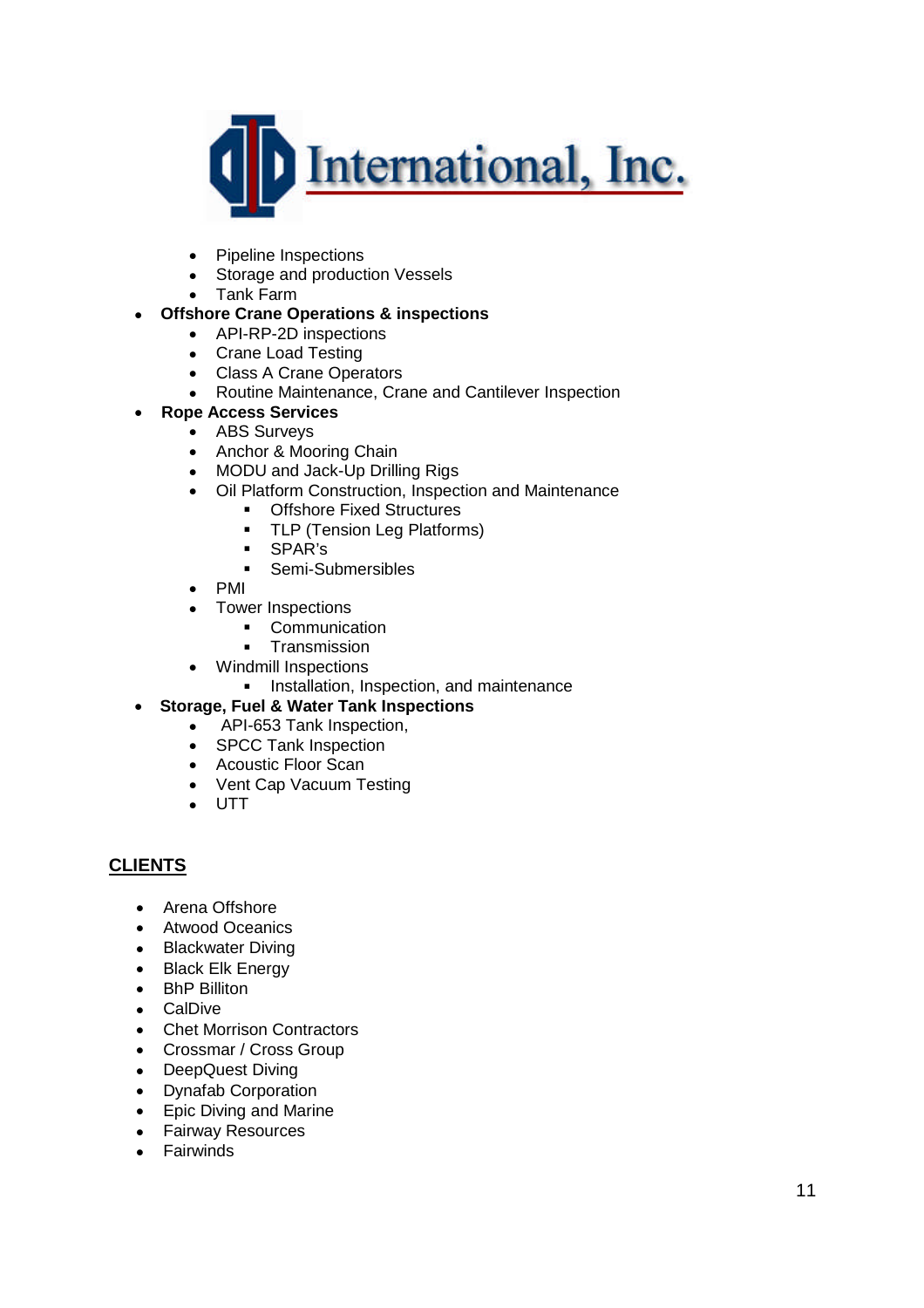

- Germanischer Lloyd
- G & G Diving
- Global Divers & Marine
- Helis Oil and Gas
- Hess Corporation
- Houston Ship Repair
- Hunt Oil & Gas
- Legacy Offshore LLC
- LeTourneau Technologies, Rowan Companies
- LOD (Louisiana Oilfield Divers)
- Maritech
- Marlin Oilfield Divers
- Merit Energy Company
- McMoran Exploration Company
- Motiva Refinery, Baton Rouge, LA
- Nabors Drilling
- NCA
- Nippon Oil & Gas Exploration
- Noble Drilling
- **O & K Inspection**
- Phoenix International Divers
- Plains Pipeline
- Premier Consulting
- Power Performance
- Proserv International
- PT Welding
- Rooster Petroleum
- Seamar Divers
- Shell Pipeline
- Specialty Offshore Diving
- Stone Energy
- Surf Subsea
- Tetra Companies
- Transocean
- **•** Triton Divers
- Veolia Environmental Services
- W & T Offshore
- Yuma Companies

# **NDT RESOURCES**

DDI has contracted Paul T. Marks, NDT Training and Testing Center to handle our Level III needs; i.e., write procedures according to SNTC-1A and also test and certify all of our Level II inspectors.